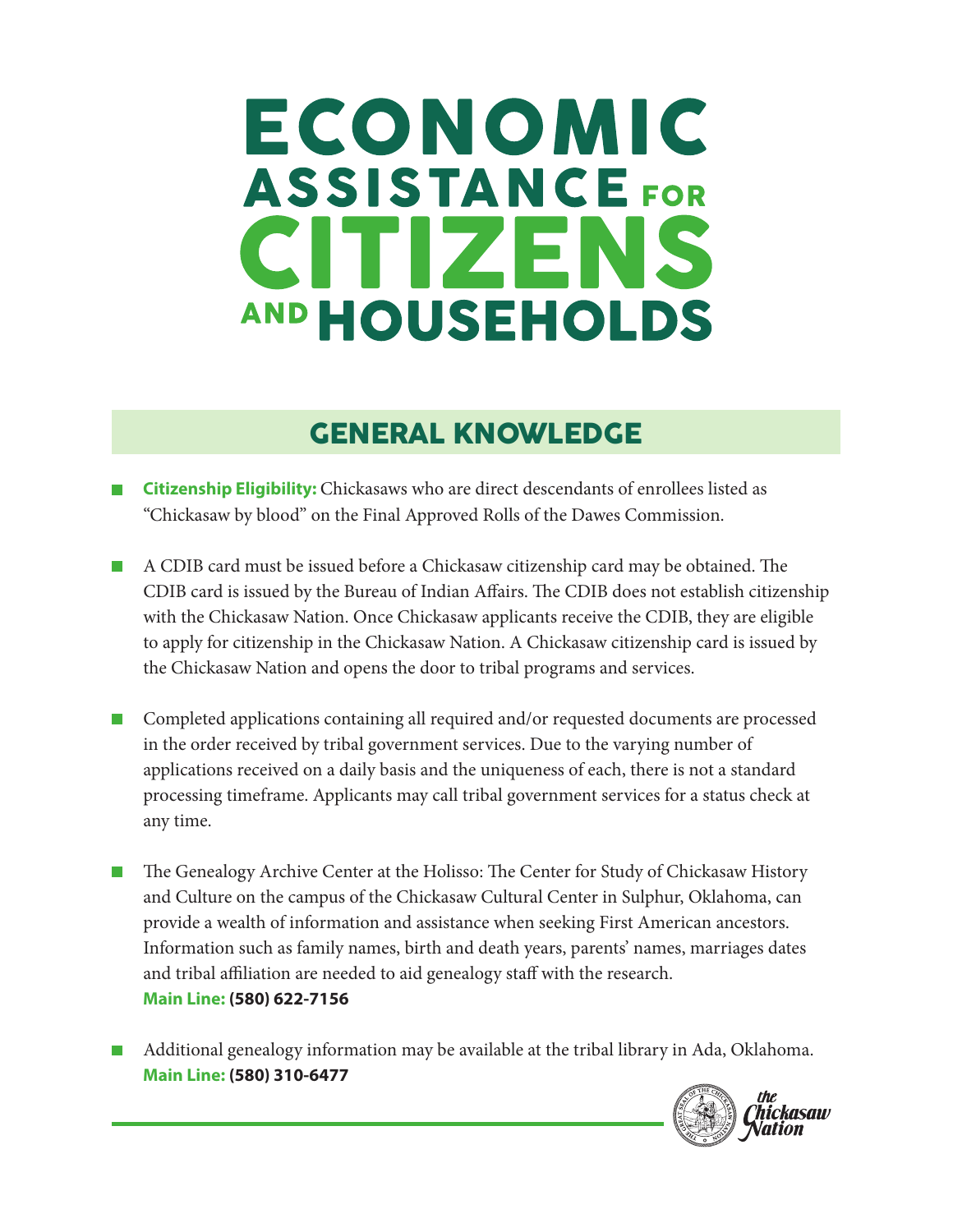## REQUIRED DOCUMENTS FOR CDIB PROCESSING

Original state certified birth certificates, original state certified delayed birth certificates and original state certified death certificates may be obtained from the state vital statistics or vital records office (name varies by state) for the state in which the person was born or deceased.

- Attach an original, state certified birth certificate as issued by the state vital statistics or vital records office.
	- **A.** Must be an original. Copies cannot be accepted.
	- **B.** Must be state issued long form/book copy (birth certificates). County, city, short-form or hospital birth certificates are not acceptable.
	- **C.** Must contain the state file number.
	- **D.** Must have the state registrar's signature.
	- **E.** A delayed state certified birth certificate will need a secondary supporting document, such as:
		- **1.** An SS5 (for deceased individuals and obtained from the Social Security Administration) – must list parents name(s),
		- **2.** Proof of heirship (must state lineal relationship),
		- **3.** Wills (must state lineal relationship),
		- **4.** Probates (must state lineal relationship), or
		- **5.** Numident which must list parent's name(s) (for living individuals and obtained from the Social Security Administration).
- Last name change requires legal name change document (marriage license or divorce decree).
	- Full name or last name change due to any other reason requires the following:
		- **A.** Original state certified birth certificate (prior to name change),
		- **B.** Court order, and
		- **C**. Amended state certified birth certificate showing new last name.
- If a person is adopted, they may apply for a CDIB and Chickasaw citizenship if one or both of natural (biological) parent(s) is Chickasaw "by blood." Adoptions will require additional steps and additional documentation will be required.
- $\mathcal{L}_{\mathcal{A}}$ Other supporting documentation may also be requested at the discretion of the Bureau of Indian Affairs (BIA) or tribal government services.